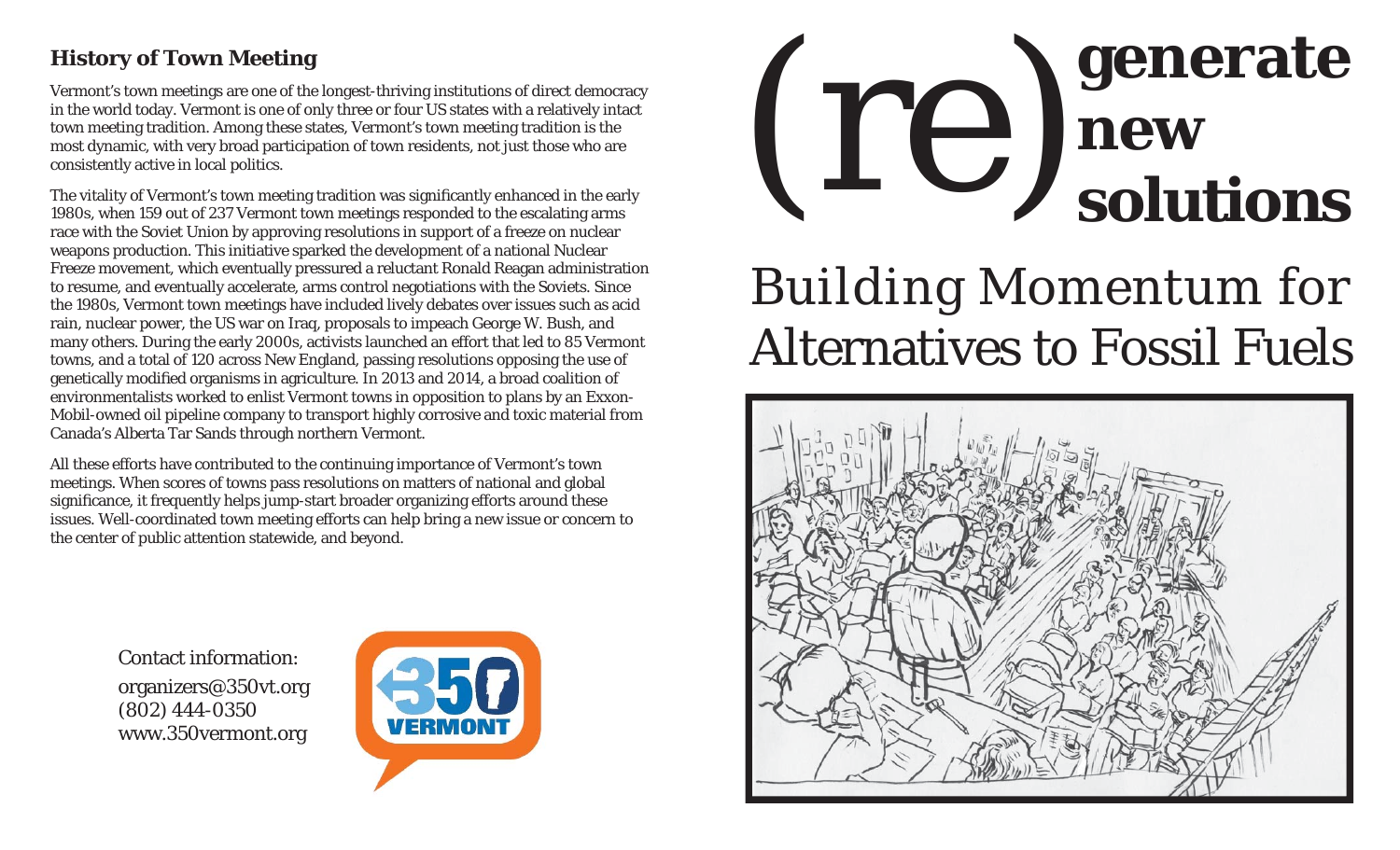## **Steps to Passing a Resolution in Your Town**

**1**

**8**

**9**

Contact the 350Vermont office to get names of others in your area and for ongoing resources and support.

- **2**Gather friends and allies to help plan your effort, whether at house parties, node meetings, or other public or private gatherings.
- **3**Confirm petition wording with your group, and print petitions in the proper format (or ask us to print some for you).

**4**Recruit others to help, and begin collecting signatures. Attend a groupcanvassing day. Remember to give yourselves enough time to collect the required number of signatures by the due date.

- **5**Contact your Town Clerk to fi nd out how many signatures you need (usually 5% of your town's registered voters), and the town's due date for those signatures (usually mid-to-late January).
	- **6** Find out more information about 350VT's (Re)Generate New Solutions Campaign. Consider organizing an educational forum or film showing, perhaps with others from nearby towns.
- **7**Practice public speaking with your friends, during node meetings or at 350VT public speaking trainings.
	- Communicate with town officials, and related groups and businesses in your town, to assess their concerns and seek their support.
	- Learn about the Town Meeting process, plan your presentation, and prepare for any unexpected circumstances or issues that may arise.
		- **10**Get out the vote! Encourage your friends and allies to come out to Town Meeting Day and support the resolution.
- **11**Report the results of your Town Meeting vote to the 350VT office, along with the final language that passed in your town.

### *Mad River Community Solar Farm\**

Mad River Community Solar Farm is a community array that utilizes the innovative member-owned concept created through Aegis' development of the Boardman Hill Solar Farm. Each member owns between 3 and 87 solar panels.

The array consists of a total of 616 solar panels and is located in Waitsfield, Vermont.

The members democratically manage the array through the formation of an LLC comprised of all members. The LLC members each own their share of the solar equipment in the system, providing member-owners control over their investment and retaining eligibility for key tax credits and incentives.

The electricity generated by the solar array will substantially reduce annual electric costs for its members. The REC's (renewable energy credits) associated with the array are retired, making this a truly "green" project.

\* This description is from the Aegis website: https://www.aegis-re.com/mrcsf-1

### *Rural Community Transportation Regenerative Agriculture Solutions*

Transportation has been identified as the leading contributor to greenhouse gas emissions in Vermont. It will require a great deal of innovation to reduce the emissions from transportation. Rural Community Transportation (RCT) was first created through a grant from the Federal Urban Mass Transportation Administration, to coordinate Medicaid transportation services from Lyndonville. Eventually, services were expanded to include the general public. RCT is a transportation provider that uses all modes of transportation including buses, cars, taxis, vans, and volunteer drivers, and provides four FREE shuttle routes and fi ve FREE shopping routes, connecting rural communities in the Northeast Kingdom and Central Vermont RCT is making mass transit accessible in remote rural areas.



## Many Vermont farmers are implementing

regenerative agricultural practices. The incorporation of regenerative agriculture will help Vermont meet its goals of reducing greenhouse gas emissions, and is one of many solutions we can support in making the transition towards a renewable energy economy. The basic principles of regenerative agriculture incorporate holistic and sustainable approaches into farming practices. Growers focus on building organic matter in the soil, by cover cropping, and by limiting tillage and the application of chemical fertilizers. Many studies from around the world are demonstrating the carbon sequestration capabilities of regenerative ag. Implementing these approaches in Vermont will also help greatly to improve water quality in our lakes and rivers.

*Photo: "The Red Bus," http://www.riderct.org/*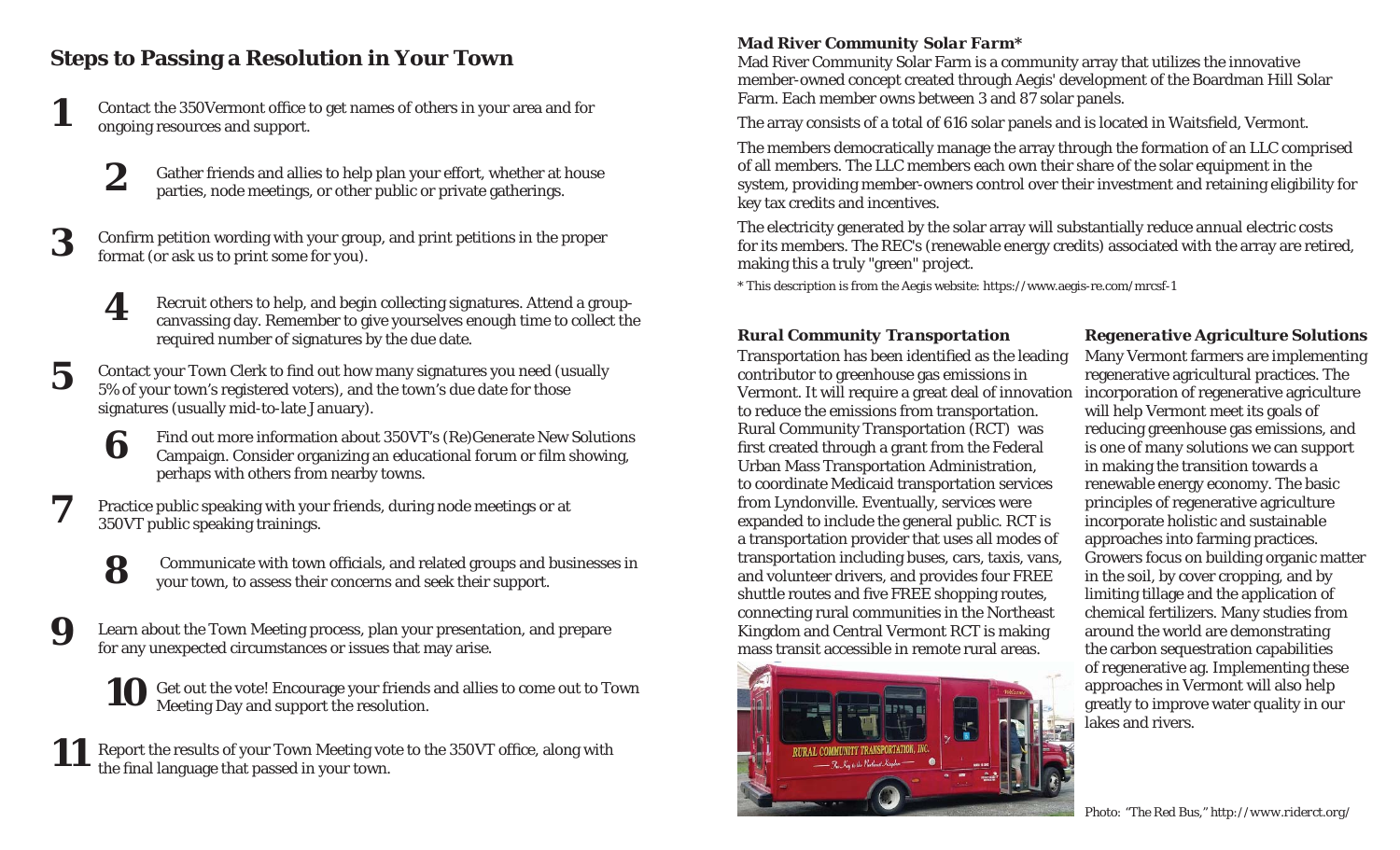## **Local Success Stories**

#### *Hinesburg vs. Vermont Gas*

A group of residents from Hinesburg banded together in early 2016 to attempt to stop the seizure of their public lands, Geprags Park, for the fracked gas pipeline. In a David versus Goliath struggle with Vermont Gas, the group, called Protect Geprags Park, succeeded in protecting their park from destructive surface pipeline construction, and Vermont Gas was forced to use horizontal drilling. Protect Geprags Park continues their work, now focusing on the lingering safety issues of the entire pipeline from Colchester to Middlebury. Protect Geprags Park leveraged their community organizing power at the local and state level. They are an inspiration!

#### *Vermod Houses*

After Tropical Storm Irene, it was evident to state assessors that mobile home owners experienced a greater proportion of the storm's damage. The need for affordable, durable and efficient housing was clear, and motivated the collaboration of the High Meadows Fund, Vermont Housing and Conservation Board and Efficiency Vermont in forming the Modular Housing Innovation Project, led by contractor Steve Davis. This project led to the creation of the Vermod, a non-toxic, durable, efficient, and affordable modular home. "Traditional manufactured homes are a depreciating asset like a car or an RV. Conversely, zero-energy modular homes appreciate like a house. I want to replace every home in my mobile home parks with these units." - Jim, affordable housing partner, Hardwick.



*Photo courtesy of Abby Mnookin*

#### *VBike*

In 2014, Dave Cohen founded VBike. The mission of the organization is to demonstrate that bike riding can be a reliable form of transportation in Vermont. VBike is "dedicated to shifting the bike and bike culture in Vermont towards a far more inclusive, fun, and transportation-oriented future." With cargo bikes and electric-assist technology, most anyone can get around on their bicycles.

## **(Re)Solution Version 1**

The undersigned voters of the Town of <u>\_\_\_\_\_\_\_\_\_\_\_\_\_\_\_</u> request that the Selectboard warn the following resolution for our 2018 Town Meeting:

WHEREAS extreme and erratic temperatures, increasingly severe storms, a rise in tickborne diseases, and threats to farmers and maple sugar makers clearly demonstrate that climate change is one of the most urgent problems facing our state, nation, and the world, and

WHEREAS the State of Vermont has a goal in the Comprehensive Energy Plan to achieve 90% of its energy from renewable sources by 2050, yet is making insufficient progress towards achieving that goal;

Now, therefore, be it resolved:

That the Town urges the State of Vermont to:

- a. Halt any new or expanded fossil fuel infrastructure, including but not limited to energy pipelines;
- b. Firmly commit to at least 90% renewable energy for all people in Vermont, with firm interim deadlines; and,
	- c. Ensure that the transition to renewable energy is fair and equitable for all residents, with no harm to marginalized groups or rural communities.

Name (Print) Signature Address where registered to vote Phone/email (optional)

| 4. |  |
|----|--|
|    |  |
|    |  |
|    |  |
|    |  |
|    |  |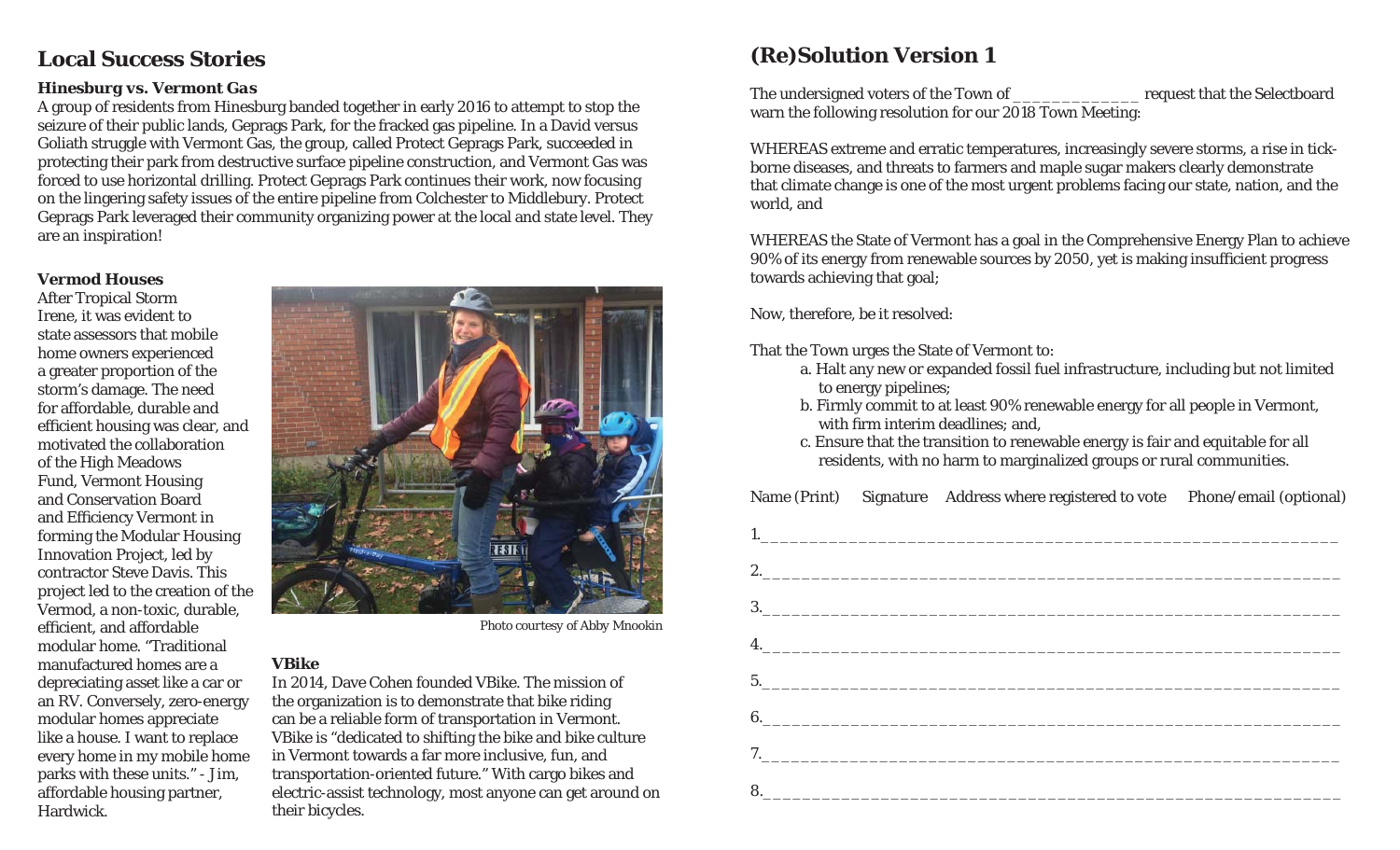## **Purpose of a Town Meeting Day Resolution\***

We need solutions on the local level. This (Re)Solution campaign is part of a broader Re(Generate) New Solutions Campaign: Building momentum for alternatives to fossil fuels. The purpose of the (Re)Solutions campaign is to demonstrate the demand for local solutions and be a first step in a multi-year campaign. We are taking our demands from the streets to our town halls. Dozens of towns are pursuing resolutions this year, and we expect dozens more next year to continue and broaden our demands.

Despite the State of Vermont's goal to power Vermont by 90% renewables by 2050, we are far from meeting this goal. Similarly, a recently released report from the United Nations shows that the worldwide effort to stem greenhouse gases has fallen short of the goal set by the Paris Climate agreement. We need to do more at every level of government to decarbonize the atmosphere and build momentum towards alternatives to fossil fuels. That's what 350VT's Town Meeting Day (Re)Solutions are all about!

## *Why have two versions?*

Version 1 is a simple list of broad demands. This is a great place to start, especially if your town has not started building local solutions to the climate crisis. Version 2 includes language for specific demands for your town. Is your town under threat of fossil fuel infrastructure? Is your town already implementing renewable energy that the resolution could celebrate and support? Are there other specific initiatives or plans for weatherization to support and expedite with this resolution?



*Mad River Community Solar Farm Photo: https://www.aegis-re.com/mrcsf-1*

\* This resolution is advisory, not mandatory. Mandatory resolutions require the approval of the Vermont State Legislature.

According to Fourth National Climate Assessment , by the U.S. Global Change Research Program, Vermont is already seeing a 25% increase in severe precipitation events. Vermont is warming faster in winter than any other area in the US.

#### *Improved environmental and public health*

Cleaner energy better protects the climate, soil and water: There will be less air pollution without combustion engines and coal powered energy plants, fewer oil spills and gas leaks, and cleaner water.

Cutting pollution levels and the presence of fossil fuels in our environment will lead to less asthma and other respiratory diseases, and lower cancer rates, while reducing the financial burdens put on states by these public health risks.

#### *Climate Justice*

Poorer nations contribute less to CO<sub>2</sub> emissions, yet many are feeling the impact of climate change at a greater rate. We need to do our part!

Impacts of climate change are already forcing relocations and migration. Agriculture and food production will be greatly impacted by climate change. Small-scale, family or subsistence farmers produce 75% of food production around the world and are the ones being most impacted by climate change. Some have been forced to abandon their farms, leading to increased economic and political instability around the world.

*Sources: Ready for 100% Clean Energy Factsheet, Vermont 2017 Clean Energy Industry Report, Renewables 100 Policy Institute, 350Vermont, Climate Central*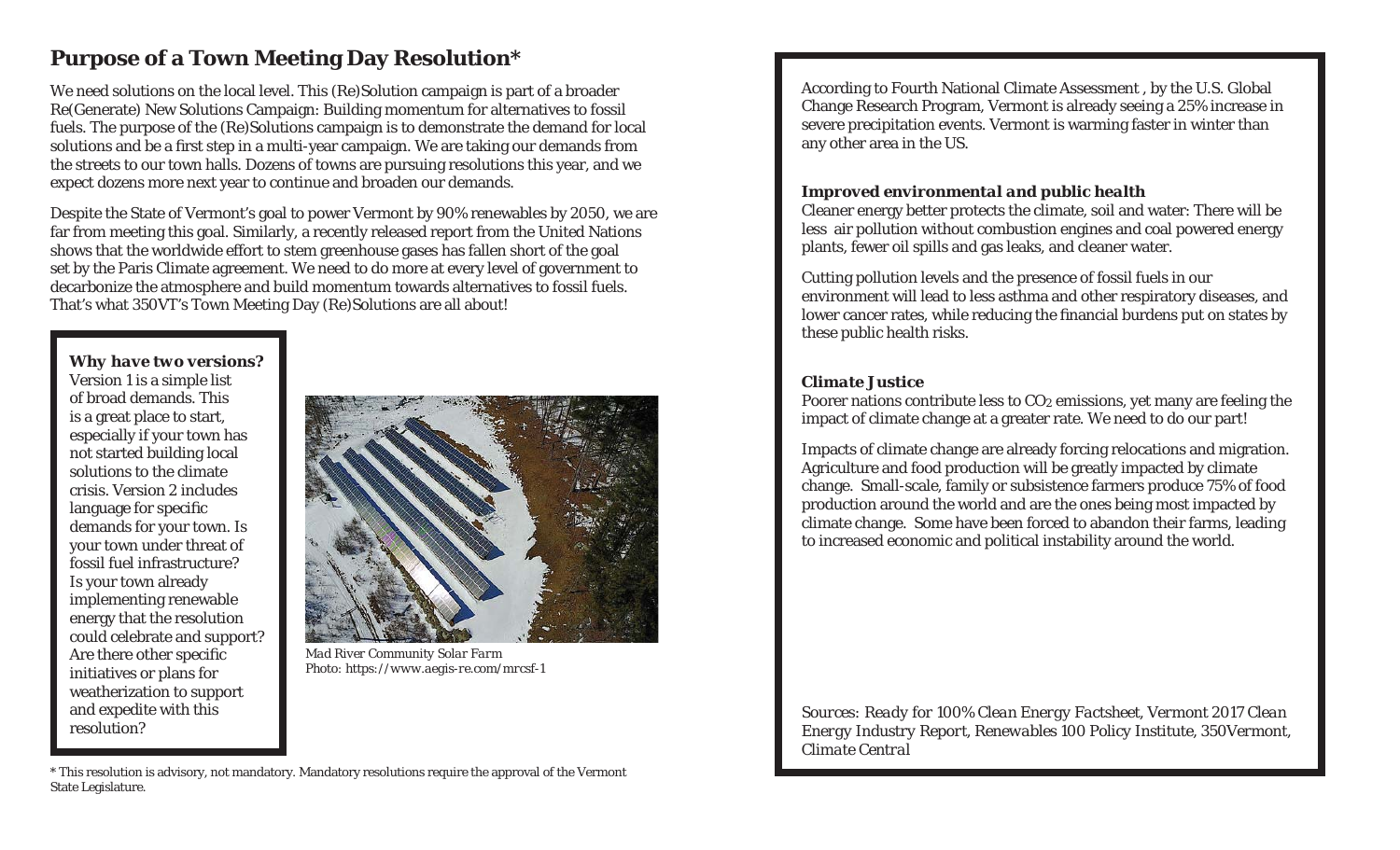## **How To Talk About the (Re)Solution**

#### *Job growth and economic bene fi ts*

Clean energy saves money: Stanford scientists say the transition to 100% clean energy will save the average family over \$200 dollars per year in energy costs and another \$1,500 per year in healthcare costs.

Clean energy creates good-paying jobs: The solar industry employs over 200,000 people, nearly twice as many people as the coal-mining industry. Vermont saw jobs in the clean energy segment grow 29% since 2013, an additional 19,000 jobs in VT.

The renewable energy industry has created hundreds of thousands of new jobs and has grown into a multibillion-dollar industry, creating revenue for cities and states. With only about 15% of U.S. energy supplied by renewables, there is the opportunity for infrastructure expansion and enormous economic growth potential.

#### *Power of the people*

Numerous experts agree that the biggest hurdle to going 100% renewable is not technical or financial but political. Technologies to get us to 100% renewable energy exist and are becoming more affordable. Building the political will in the face of entrenched interests is the largest challenge, and this is up to us!

Vermont is full of examples of small-scale innovation (see success stories below). Let's promote more experimentation and sharing of successes.

A decentralized, diversified, renewably-powered grid will provide more reliable and resilient energy to communities. We will be more resilient to extreme weather when our power is generated and stored locally.

#### *Effects of climate change in VT*

Ticks that carry Lyme disease were unheard of in Vermont 15 years ago. As temperatures warm, ticks have moved north infecting people with Lyme and other tick-borne diseases.

## **(Re)Solution Version 2\***

The undersigned voters of the Town of The United Selectboard request that the Selectboard warn the following resolution for our 2018 Town Meeting:

WHEREAS extreme and erratic temperatures, increasingly severe storms, a rise in tickborne diseases, and threats to farmers and maple sugar makers clearly demonstrate that climate change is one of the most urgent problems facing our state, nation, and the world, and

WHEREAS the State of Vermont has a goal in the Comprehensive Energy Plan to achieve 90% of its energy from renewable sources by 2050, yet is making insufficient progress towards achieving that goal;

Now, therefore, be it resolved:

1. That the Town urges the State of Vermont to:

- a. Halt any new or expanded fossil fuel infrastructure, including but not limited to energy pipelines;
- b. Firmly commit to at least 90% renewable energy for all people in Vermont, with firm interim deadlines; and,
	- c. Ensure that the transition to renewable energy is fair and equitable for all residents, with no harm to marginalized groups or rural communities.
- 2. That the Town will do our part to meet these demands by committing to efforts such as:
	- a. Protecting town lands from fossil fuel infrastructure, denying easements or agreements for any pipelines crossing town lands;
	- b. Weatherizing town buildings and schools;
	- c. Enlisting state support to install roof-top solar on town and school buildings;
	- d. Other initiatives to improve residents' quality of life while helping us reduce overall energy use.

Name (Print) Signature Address where registered to vote Phone/email (optional)

1.\_\_\_\_\_\_\_\_\_\_\_\_\_\_\_\_\_\_\_\_\_\_\_\_\_\_\_\_\_\_\_\_\_\_\_\_\_\_\_\_\_\_\_\_\_\_\_\_\_\_\_\_\_\_\_\_\_\_\_

2.\_\_\_\_\_\_\_\_\_\_\_\_\_\_\_\_\_\_\_\_\_\_\_\_\_\_\_\_\_\_\_\_\_\_\_\_\_\_\_\_\_\_\_\_\_\_\_\_\_\_\_\_\_\_\_\_\_\_\_

 $3.$  $^\ast$  The list of town-specific demands is provided as an example. Each town should modify the language in this list to be speci fi c to the initiatives, plans, and needs of each unique community.